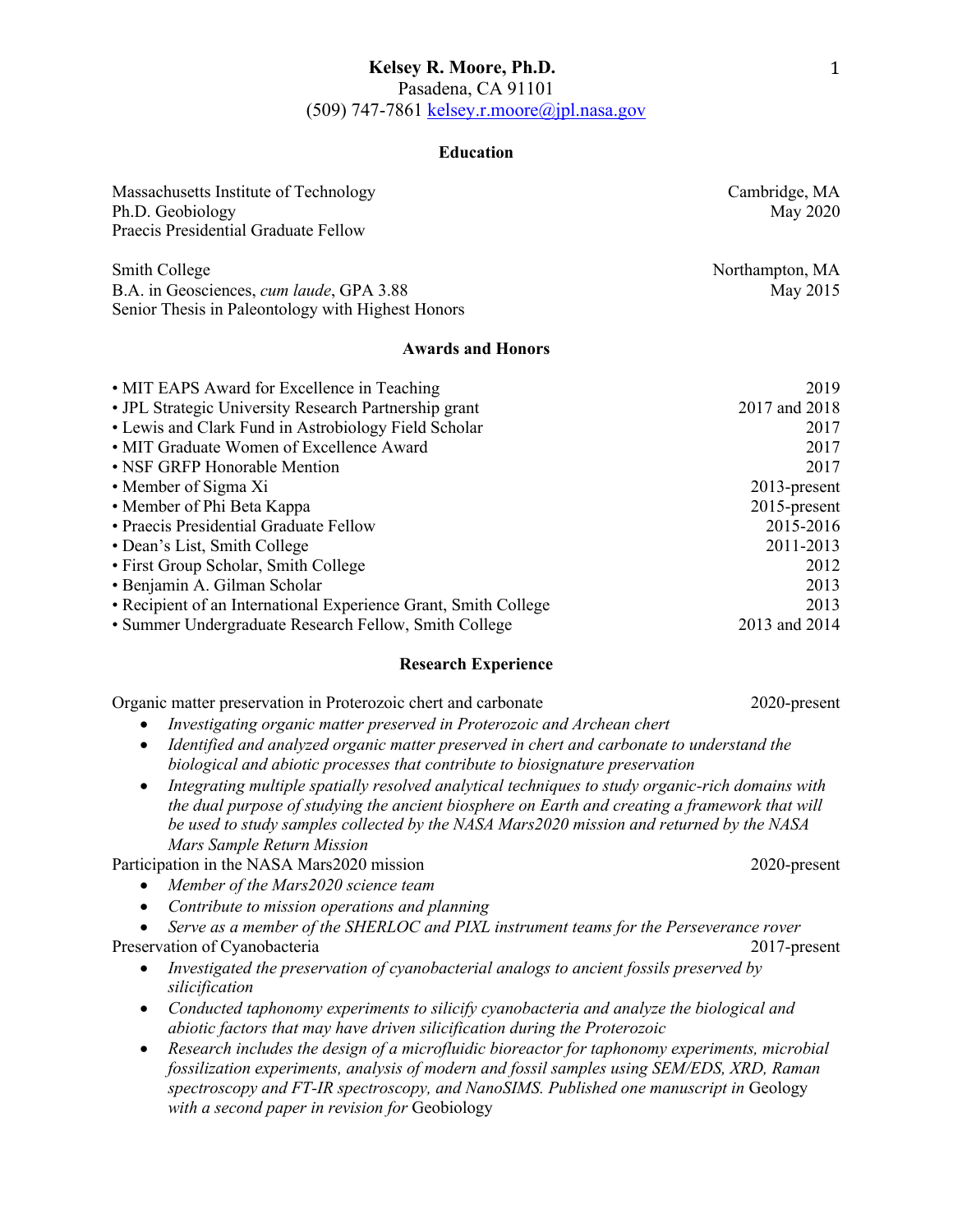Pasadena, CA 91101

(509) 747-7861 kelsey.r.moore@jpl.nasa.gov

Fossil Preservation During the Neoproterozoic 2015-present

- *Investigated the Neoproterozoic fossil record with a focus on fossil and organic matter preservation through chemical and mineralogical analyses*
- *Carried out XRD and SEM/EDS chemical and mineralogical analyses. Published one manuscript in* Geobiology *and a second in* Palaios
- *Continued research through a JPL SURP collaboration to further analyze organic matter preserved in fossils using NanoSIMS*

Evolution of Cyanobacteria 2016-2020

- *Investigated the evolution of cyanobacteria through phylogenetic tree reconstructions*
- *Research included critical analysis of the fossil record of cyanobacteria to identify fossil calibrations for molecular clocks, application of bioinformatics and phylogenetic techniques, and culturing of cyanobacteria to be sequenced and used in phylogenetic trees. Published one paper in* Frontiers in Microbiology

Senior Undergraduate Thesis on Neoproterozoic Microfossils 2013-2015

- *Examined the fossil record of the post-Sturtian warming period*
- *Research included maceration and analysis of rock residues, production of petrographic thin sections, and analysis with SEM/EDS, XRD, and Raman spectroscopy*
- *Analyzed results and developed conclusions from experiments, lab work, and analyses*
- *Collaborated with a research advisor throughout the 2-year project culminating in a senior thesis and two publications (see above research on fossil preservation during the Neoproterozoic)*

Special Study Course on Carbonate Sedimentology of the Bahamas Spring 2013

- *Carried out research on the sedimentary record and processes of Exuma Island, Bahamas, including collection and analysis of field samples*
- *Produced and analyzed petrographic thin sections from samples collected in the field.*
- *Collaborated with one professor and seven research students*

Geology Field Camp in the Central Andes Summer 2013

• *Participated in field camp in the San Juan Province and Central Andes of Argentina through Cornell University and the University of Buenos Aires and learned to identify geological structures and rock types in the field, make stratigraphic sections, and carry out geologic mapping*

# **Teaching and Mentoring Experience**

Mentor for four undergraduate interns in the Bosak Lab at MIT 2018-2020

- *Trained and mentored undergraduates in basic microbiology and geology including laboratory techniques*
- *Guided students in the design of experiments, and oversaw students as they carry out experiments, analyze data, and interpret results*
- *Guided one student through writing and defending a senior undergraduate thesis. This thesis is in prep for publication in* Geobiology

Teaching Assistant for Geobiology and Geobiology in the Field at MIT 2018-2020

- *Assisted with course planning and design*
- *Ran lab sections and activities*
- *Held review sessions and office hours to assist students outside of class*
- *Wrote and grade problem sets and quizzes*
- *Professors: Tanja Bosak and Gregory Fournier*

Graduate Resident Tutor at MIT 2017-2020

• *Live in tutor and mentor for undergraduate students at Massachusetts Institute of Technology*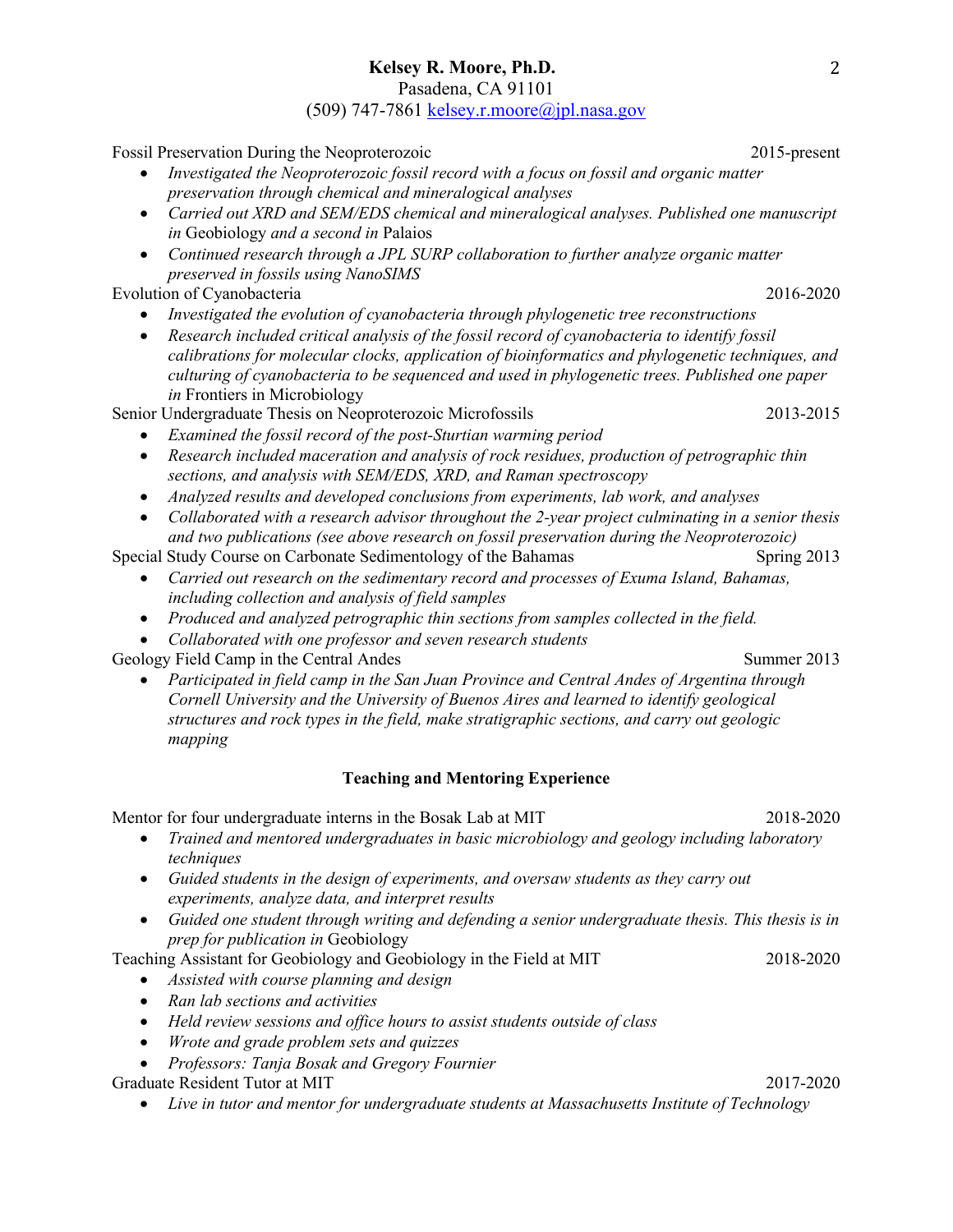Pasadena, CA 91101

(509) 747-7861 kelsey.r.moore@jpl.nasa.gov

| Assisted with advising of students and organization of small- and large-scale events                                                        |           |  |
|---------------------------------------------------------------------------------------------------------------------------------------------|-----------|--|
| <b>MIT WiXII President</b>                                                                                                                  | 2015-2020 |  |
| Co-founder and president of the Women in Course XII (WiXII) group at MIT<br>$\bullet$                                                       |           |  |
| Organized and facilitated events and conversations to promote women in science and academia                                                 |           |  |
| Tutor for MIT/Wellesley Upward Bound Program                                                                                                | 2015-2016 |  |
| Tutored and mentored high school students in the Cambridge area in science and math<br>$\bullet$                                            |           |  |
| Assisted with college applications and career mentoring                                                                                     |           |  |
| Lab Manager for Pruss Lab                                                                                                                   | 2014-2015 |  |
| Managed lab personnel<br>$\bullet$                                                                                                          |           |  |
| Trained first- and second-year students in lab techniques<br>$\bullet$                                                                      |           |  |
| Ordered supplies, fixed equipment, managed miscellaneous lab tasks                                                                          |           |  |
| Teaching Assistant for Invertebrate Paleontology and the History of Life                                                                    | Fall 2014 |  |
| Assisted in laboratory exercises and class discussions relating to Invertebrate Paleontology and<br>$\bullet$<br>evolution of life on Earth |           |  |
| Graded labs and led review sessions                                                                                                         |           |  |
| Professor: Sara Pruss                                                                                                                       |           |  |
| <b>Publications</b>                                                                                                                         |           |  |

- **Moore, K.R**., Gong, J., Pajusalu, M., Skoog, E.J., Xu, M., Feliz Soto, T., Sojo, V., Matreux, T., Braun, D., Williford, K., Bosak, T., *in revision*, A new model for silicification of cyanobacteria in Proterozoic tidal flats. *Geobiology.*
- Skoog, E.J., **Moore, K.R**., Momper, L., Bosak, T., *in prep*, Microbial cycling of sulfated polysaccharides in peritidal pustular mats in Shark Bay, Australia. *ISME*
- Morgenstein, K., **Moore, K.R.**, Bosak, T., *in prep,* Exploring the Silicification of Microbes and Understanding their Role in the Fossil Record. *Frontiers in Earth Science.*
- Bosak, T., **Moore, K.R.**, Grotzinger, J.P., *in review*, Exploring the record of early life in sedimentary rocks on Earth and Mars. *Nature Earth and Environment*.
- Fournier, G.P., **Moore, K.R.**, Rangel, L.T., Payette, J., Momper, L., Bosak, T., *in review*, The Archean origin of oxygenic photosynthesis and extant cyanobacterial lineages. *PNAS.*
- Masiero, J.R., Davidsson, B.J.R., Liu, Y., **Moore, K.**, Tuite, M., *submitted*, Volatility of sodium in carbonaceous chondrites at temperatures consistent with low-perihelia Asteroids. *The Planetary Science Journal*
- **Moore, K.R.**, Pajusalu, M., Gong, J., Sojo, V., Matreux, T., Braun, D., Bosak, T., (2020) Biologically mediated silicification of benthic cyanobacteria and implications for the Proterozoic fossil record. *Geology*.
- **Moore, K.R.**, Magnabosco, C., Momper, L., Gold, D.A., Bosak, T., Fournier, G.P., 2019 An expanded phylogeny of Cyanobacteria supports deep placement of plastids. *Frontiers in Microbiology*. v.12.
- Momper, L., Hu, E., **Moore, K.R.**, Skoog, E.J., Tyler, M., Evans, A.J., Bosak., T. 2019 Metabolic versatility in a modern lineage of cyanobacteria from terrestrial hot springs. Free Radical Biology and Medicine. https://doi.org/10.1016/j.freeradbiomed.2019.05.036
- Magnabosco, C., **Moore, K.R.**, Wolfe, J.M., Fournier, G.P., 2018, Dating phototrophic microbial lineages with reticulate gene histories. *Geobiology.* v. 16, p 179-189.
- **Moore, K.R.**, Bosak, T., Macdonald, F.A., Du, K., Newman, S.A., Lahr, D.J.G., Pruss, S.B., 2017, Pyritized Cryogenian cyanobacterial fossils from Arctic Alaska. *Palaios.* v. 32, n. 12, p. 769-778.
- **Moore, K.R.**, Bosak, T., Macdonald, F.A., Lahr, D.J.G., Newman, S., Settens, C., Pruss, S.B., 2017, Biologically agglutinated microfossil from Cryogenian cap carbonates. *Geobiology*. v. 15, p 499- 515.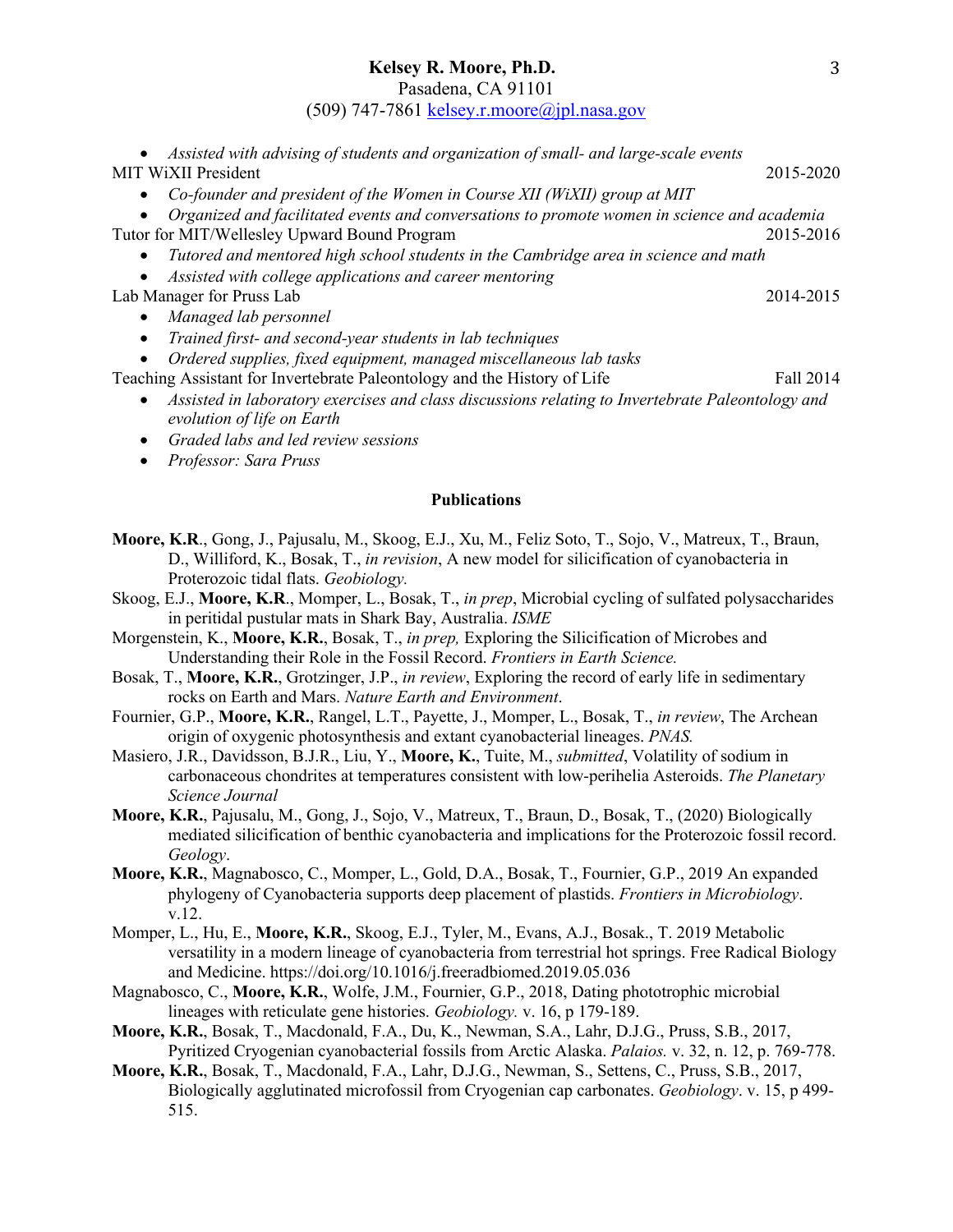# **Invited Talks**

- *Cyanobacterial evolution and interactions with the Proterozoic world*, 2020, Invited Talk, COG3 Seminar, MIT Dept. Earth, Atmospheric and Planetary Sciences
- *The evolution and fossilization of cyanobacteria on early Earth*, 2020, Invited Talk, Parsons Lecture Series, MIT Dept. Biology
- *Cyanobacterial evolution and interactions with the Proterozoic world*, 2020, Invited Talk, Planetary Science Seminar, NASA/Caltech Jet Propulsion Laboratory
- *Ancient life on Earth and the search for past life on Mars*, 2020, Guest Lecture for Hands-On Astronomy: Observing Stars and Planets, Course 12.409, MIT Dept. Earth, Atmospheric and Planetary Sciences
- *The ancient evolution of Cyanobacteria and plastids*, 2019, Invited Talk, NAPC Conference
- *Search for past life on Mars*, 2019, Guest Lecture for Hands-On Astronomy: Observing Stars and Planets, Course 12.409, MIT Dept. Earth, Atmospheric and Planetary Sciences
- *Search for past life on Mars*, 2018, Guest Lecture for Hands-On Astronomy: Observing Stars and Planets, Course 12.409, MIT Dept. Earth, Atmospheric and Planetary Sciences
- *Preservation of cyanobacteria in the Precambrian*, 2018, Invited Speaker, Geosciences Seminar, Smith College Dept. Geosciences

#### **Professional Talks and Posters**

- **Moore, K.R.**, Gong, J., Pajusalu, M., Skoog, E.J., T., Sojo, V., Matreux, T., Braun, D., Williford, K., Bosak, T., Active silicification by benthic marine cyanobacteria. Gordon Research Conference (2020)
- **Moore, K.R**., Pajusalu, M., Gong, J., Williford, K., Bosak, T., Investigating the preservation of the oldest cyanobacterial fossils. Geobiology Society Conference (2019)
- **Moore, K.R.**, Magnabosco, C., Momper, L., Gold, D.A., Bosak, T., Fournier, G.P., Expanding phylogenetic trees and constraining the divergence of Cyanobacteria. Goldschmidt Conference (2017), Geobiology Society Conference (2017), Gordon Research Conference (2018).
- **Moore, K.R.**, Magnabosco, C., Wolfe, J.M., Fournier, G., Photosystem evolution is constrained by relative divergence times of phototrophic lineages. Astrobiology Graduate Student Conference (2016).
- **Moore, K.R.**, Bosak, T., Macdonald, F. A., Newman, S., Lahr, D. J. G., and Pruss, S. B., Microfossil assemblages in the Cryogenian non-glacial interlude (~660-640 Ma) of Namibia, Zambia, Mongolia and Arctic Alaska, Geological Society of America conference (2015), Gordon Research Conference (2016)
- Pruss, S. B., Bosak, T., Dalton, L. A., Macdonald, F. A., Sawdy, M., **Moore, K.R**., and Lahr, D.J.G., Evidence for a post-Sturtian eukaryotic biosphere from cap carbonates of northern Namibia and Zambia. Geological Society of America Conference (2013)
- **Moore, K.R.**, Bosak, T., Macdonald, F. A., Newman, S., Lahr, D. J. G., and Pruss, S. B., Microfossil assemblages in Cryogenian cap carbonates of Namibia, Zambia, and Mongolia. Geological Society of America Conference (2014)
- **Moore, K.R.**, Pruss, S. B., 2014, Possible agglutinated testate amoebae in post-Sturtian cap carbonates from Zambia and Namibia. Northeastern Geobiology Symposium (2014)
- **Moore, K.R.**, Pruss, S. B., Possible agglutinated testate amoebae in post-Sturtian cap carbonates from Zambia and Namibia. STEP Funded Geobiology Workshop (2014).
- **Moore, K**.R., Pruss, S. B., Possible agglutinated testate amoebae in post-Sturtian cap carbonates from Zambia and Namibia. Smith College Celebrating Collaborations (2014).